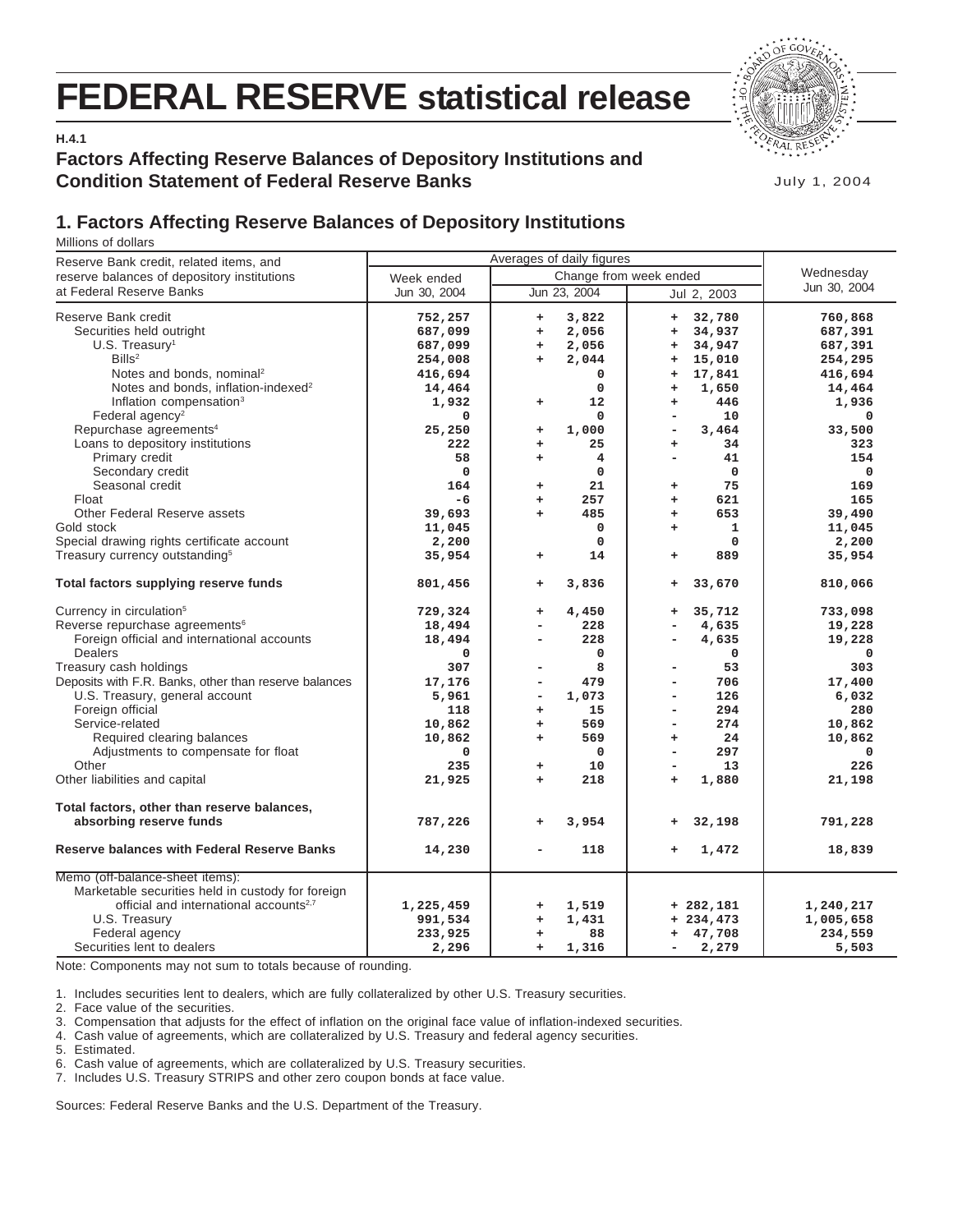#### **H.4.1 2. Consolidated Statement of Condition of All Federal Reserve Banks**

Millions of dollars

|                                                      |                                    |                           | Change since              |                          |  |  |  |  |  |
|------------------------------------------------------|------------------------------------|---------------------------|---------------------------|--------------------------|--|--|--|--|--|
| Assets, liabilities, and capital                     | Eliminations from<br>consolidation | Wednesday<br>Jun 30, 2004 | Wednesday<br>Jun 23, 2004 | Wednesday<br>Jul 2, 2003 |  |  |  |  |  |
| <b>Assets</b>                                        |                                    |                           |                           |                          |  |  |  |  |  |
| Gold certificate account                             |                                    | 11,040                    | 1                         | ÷<br>1                   |  |  |  |  |  |
| Special drawing rights certificate account           |                                    | 2,200                     | $\mathbf 0$               | 0                        |  |  |  |  |  |
| Coin                                                 |                                    | 744                       | 10                        | 160                      |  |  |  |  |  |
| Securities, repurchase agreements, and loans         |                                    | 721,213                   | 3,871<br>+                | 42,759<br>+              |  |  |  |  |  |
| Securities held outright                             |                                    | 687,391                   | 2,214<br>$+$              | 35,028<br>÷              |  |  |  |  |  |
| $U.S.$ Treasury <sup>1</sup>                         |                                    | 687,391                   | 2,214<br>÷.               | 35,038<br>÷              |  |  |  |  |  |
| Bills <sup>2</sup>                                   |                                    | 254,295                   | 2,201<br>÷.               | 15,094<br>÷              |  |  |  |  |  |
| Notes and bonds, nominal <sup>2</sup>                |                                    | 416,694                   | $\mathbf 0$               | 17,841<br>÷              |  |  |  |  |  |
| Notes and bonds, inflation-indexed <sup>2</sup>      |                                    | 14,464                    | $\mathbf{0}$              | 1,650<br>÷               |  |  |  |  |  |
| Inflation compensation <sup>3</sup>                  |                                    | 1,936                     | 12<br>$\ddot{}$           | 452<br>÷                 |  |  |  |  |  |
| Federal agency <sup>2</sup>                          |                                    | $\mathbf 0$               | $\Omega$                  | 10                       |  |  |  |  |  |
| Repurchase agreements <sup>4</sup>                   |                                    | 33,500                    | 1,500<br>+                | 7,500<br>÷               |  |  |  |  |  |
| Loans                                                |                                    | 323                       | 158<br>÷                  | 231<br>÷                 |  |  |  |  |  |
| Items in process of collection                       | (783)                              | 5,961                     | 401<br>÷.                 | 3,496<br>۰               |  |  |  |  |  |
| <b>Bank premises</b>                                 |                                    | 1,702                     | 11<br>÷.                  | 121<br>÷                 |  |  |  |  |  |
| Other assets <sup>5</sup>                            |                                    | 37,764                    | 69<br>$+$                 | 364<br>÷                 |  |  |  |  |  |
| <b>Total assets</b>                                  | (783)                              | 780,624                   | 4,341<br>$\ddot{}$        | 39,589<br>$\ddot{}$      |  |  |  |  |  |
| Liabilities                                          |                                    |                           |                           |                          |  |  |  |  |  |
| Federal Reserve notes, net of F.R. Bank holdings     |                                    | 698,186                   | 5,179<br>÷                | 33,711<br>$\ddot{}$      |  |  |  |  |  |
| Reverse repurchase agreements <sup>6</sup>           |                                    | 19,228                    | 1,763<br>÷.               | 1,817                    |  |  |  |  |  |
| Deposits                                             | (0)                                | 36,166                    | 2,003                     | 9,744<br>÷               |  |  |  |  |  |
| Depository institutions                              |                                    | 29,628                    | 1,029                     | 9,609<br>+               |  |  |  |  |  |
| U.S. Treasury, general account                       |                                    | 6,032                     | 1,170                     | 325<br>÷                 |  |  |  |  |  |
| Foreign official                                     |                                    | 280                       | 198<br>÷                  | 196                      |  |  |  |  |  |
| Other                                                | (0)                                | 226                       | 1                         | 6<br>÷                   |  |  |  |  |  |
| Deferred availability cash items                     | (783)                              | 5,845                     | 157                       | 3,612                    |  |  |  |  |  |
| Other liabilities and accrued dividends <sup>7</sup> |                                    | 2,266                     | 285                       | 165<br>÷                 |  |  |  |  |  |
| <b>Total liabilities</b>                             | (783)                              | 761,692                   | 4,498<br>÷                | 38,192<br>÷              |  |  |  |  |  |
| <b>Capital accounts</b>                              |                                    |                           |                           |                          |  |  |  |  |  |
| Capital paid in                                      |                                    | 9,226                     | 2<br>+                    | 567<br>+                 |  |  |  |  |  |
| Surplus                                              |                                    | 8,847                     | $\mathbf 0$               | 467<br>÷                 |  |  |  |  |  |
| Other capital accounts                               |                                    | 859                       | 159                       | 363<br>÷                 |  |  |  |  |  |
| <b>Total capital</b>                                 |                                    | 18,932                    | 157                       | 1,397<br>÷               |  |  |  |  |  |

Note: Components may not sum to totals because of rounding.

1. Includes securities lent to dealers, which are fully collateralized by other U.S. Treasury securities.

2. Face value of the securities.

3. Compensation that adjusts for the effect of inflation on the original face value of inflation-indexed securities.

4. Cash value of agreements, which are collateralized by U.S. Treasury and federal agency securities.

5. Includes assets denominated in foreign currencies, which are revalued daily at market exchange rates.

6. Cash value of agreements, which are collateralized by U.S. Treasury securities.

7. Includes exchange-translation account reflecting the daily revaluation at market exchange rates of foreign exchange commitments.

## **3. Maturity Distribution of Loans and Securities, June 30, 2004**

Millions of dollars

| Maturity                 | Loans                   | U.S. Treasury<br>securities <sup>1</sup> |           |                   |                               | Federal agency<br>securities | Repurchase              | Reverse<br>repurchase          |  |
|--------------------------|-------------------------|------------------------------------------|-----------|-------------------|-------------------------------|------------------------------|-------------------------|--------------------------------|--|
|                          |                         | Holdings                                 |           | Weekly<br>changes | Weekly<br>Holdings<br>changes |                              | agreements <sup>2</sup> | $a$ are $e$ ments <sup>2</sup> |  |
| Within 15 days           | 276                     | 47,329                                   | ۰         | 7,359             | 0                             | $\Omega$                     | 33,500                  | 19,228                         |  |
| 16 days to 90 days       | 47                      | 155,351                                  | $\ddot{}$ | 1,927             | 0                             | 0                            | <sup>0</sup>            |                                |  |
| 91 days to 1 year        | 0                       | 168,585                                  | $\ddot{}$ | 7,050             | 0                             | 0                            | $\cdot$ $\cdot$ $\cdot$ | $\cdot$ $\cdot$ $\cdot$        |  |
| Over 1 year to 5 years   | $\cdot$ $\cdot$ $\cdot$ | 187,803                                  | $\ddot{}$ | 588               | 0                             | 0                            | $\cdot$ $\cdot$ $\cdot$ | $\cdots$                       |  |
| Over 5 years to 10 years | $\cdot$ $\cdot$ $\cdot$ | 51,586                                   | $\ddot{}$ |                   | 0                             | 0                            | $\cdot$ $\cdot$ $\cdot$ | $\cdots$                       |  |
| Over 10 years            | $\cdot$ $\cdot$ $\cdot$ | 76,737                                   | $\ddot{}$ |                   | 0                             | $\Omega$                     | $\cdot$ $\cdot$ $\cdot$ | $\cdots$                       |  |
| All                      | 323                     | 687,391                                  | ÷         | 2,214             | 0                             | 0                            | 33,500                  | 19,228                         |  |

Note: Components may not sum to totals because of rounding.

. . . Not applicable.

1. Includes the original face value of inflation-indexed securities and compensation that adjusts for the effect of inflation on the original face value of such securities.

2. Cash value of agreements classified by remaining maturity of the agreements.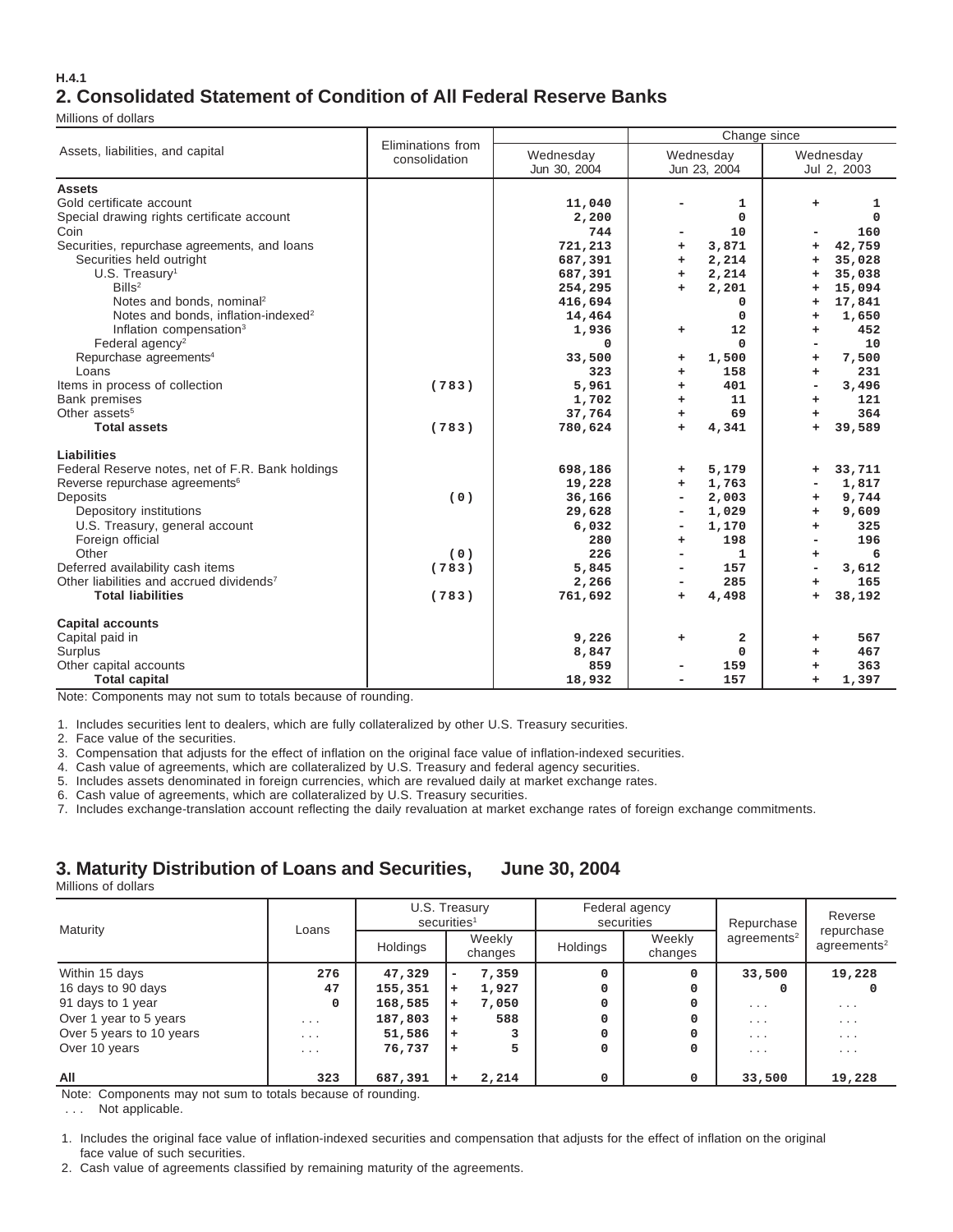#### **H.4.14. Statement of Condition of Each Federal Reserve Bank on June 30, 2004**

Millions of dollars

| Assets, liabilities, and capital         | Total   | <b>Boston</b> |           | New York Philadelphia Cleveland Richmond |                                 |            | Atlanta   | Chicago |          | St. Louis   Minneapolis | Kansas<br>City | <b>Dallas</b> | San<br>Francisco |
|------------------------------------------|---------|---------------|-----------|------------------------------------------|---------------------------------|------------|-----------|---------|----------|-------------------------|----------------|---------------|------------------|
| <b>Assets</b>                            |         |               |           |                                          |                                 |            |           |         |          |                         |                |               |                  |
| Gold certificate account                 | 11,040  | 494           | 4,650     | 382                                      | 452                             | 819        | 894       | 924     | 325      | 218                     | 302            | 525           | 1,055            |
| Special drawing rights certificate acct. | 2,200   | 115           | 874       | 83                                       | 104                             | 147        | 166       | 212     | 71       | 30                      | 66             | 98            | 234              |
| Coin                                     | 744     | 27            | 31        | 40                                       | 36                              | 66         | 79        | 86      | 57       | 22                      | 46             | 143           | 110              |
| Securities, repurchase agreements,       |         |               |           |                                          |                                 |            |           |         |          |                         |                |               |                  |
| and loans                                | 721,213 | 32,278        | 331,562   | 20,445                                   | 29,373                          | 52,245     | 46,363    | 62,088  | 20,219   | 15,044                  | 18,100         | 31,344        | 62,153           |
| Securities held outright                 | 687,391 | 32,278        | 298,062   | 20,445                                   | 29,372                          | 52,245     | 46,356    | 61,919  | 20,195   | 14,993                  | 18,063         | 31,342        | 62,122           |
| $U.S.$ Treasury <sup>1</sup>             | 687,391 | 32,278        | 298,062   | 20,445                                   | 29,372                          | 52,245     | 46,356    | 61,919  | 20,195   | 14,993                  | 18,063         | 31,342        | 62,122           |
| Bills <sup>2</sup>                       | 254,295 | 11,941        | 110,266   | 7,563                                    | 10,866                          | 19,328     | 17,149    | 22,907  | 7,471    | 5,547                   | 6,682          | 11,595        | 22,981           |
| Notes and bonds <sup>3</sup>             | 433,095 | 20,337        | 187,796   | 12,881                                   | 18,506                          | 32,917     | 29,207    | 39,013  | 12,724   | 9,446                   | 11,381         | 19,747        | 39,140           |
| Federal agency <sup>2</sup>              | n       |               |           |                                          |                                 |            |           |         |          |                         |                |               |                  |
| Repurchase agreements <sup>4</sup>       | 33,500  |               | 33,500    |                                          |                                 |            |           |         |          |                         |                |               |                  |
| Loans                                    | 323     |               |           |                                          |                                 |            |           | 169     | 24       | 52                      | 36             |               | 31               |
| Items in process of collection           | 6,744   | 449           | 341       | 386                                      | 348                             | 374        | 783       | 489     | 361      | 424                     | 403            | 291           | 2,094            |
| Bank premises                            | 1,702   | 96            | 191       | 52                                       | 154                             | 145        | 279       | 134     | 53       | 124                     | 75             | 219           | 181              |
| Other assets <sup>5</sup>                | 37,764  | 1,708         | 13,606    | 1,130                                    | 2,309                           | 5,911      | 2,151     | 3,408   | 978      | 1,114                   | 779            | 969           | 3,701            |
| Interdistrict settlement account         | 0       | 2,943         | $-32,042$ | $+3,706$                                 | 116<br>$\overline{\phantom{a}}$ | 110<br>$+$ | $+ 7,425$ | 692     | $+1,139$ | 475                     | 1,959<br>$+$   | $+3,855$      | $+10,804$        |
|                                          |         |               |           |                                          |                                 |            |           |         |          |                         |                |               |                  |
| <b>Total assets</b>                      | 781,407 | 38,110        | 319,214   | 26,224                                   | 32,660                          | 59,817     | 58,140    | 68,034  | 23,203   | 16,500                  | 21,730         | 37,444        | 80,331           |

Note: Components may not sum to totals because of rounding.

1. Includes securities lent to dealers, which are fully collateralized by other U.S. Treasury securities.

2. Face value of the securities.

3. Includes the original face value of inflation-indexed securities and compensation that adjusts for the effect of inflation on the original face value of such securities.

4. Cash value of agreements, which are collateralized by U.S. Treasury and federal agency securities.

5. Includes assets denominated in foreign currencies, which are revalued daily at market exchange rates.